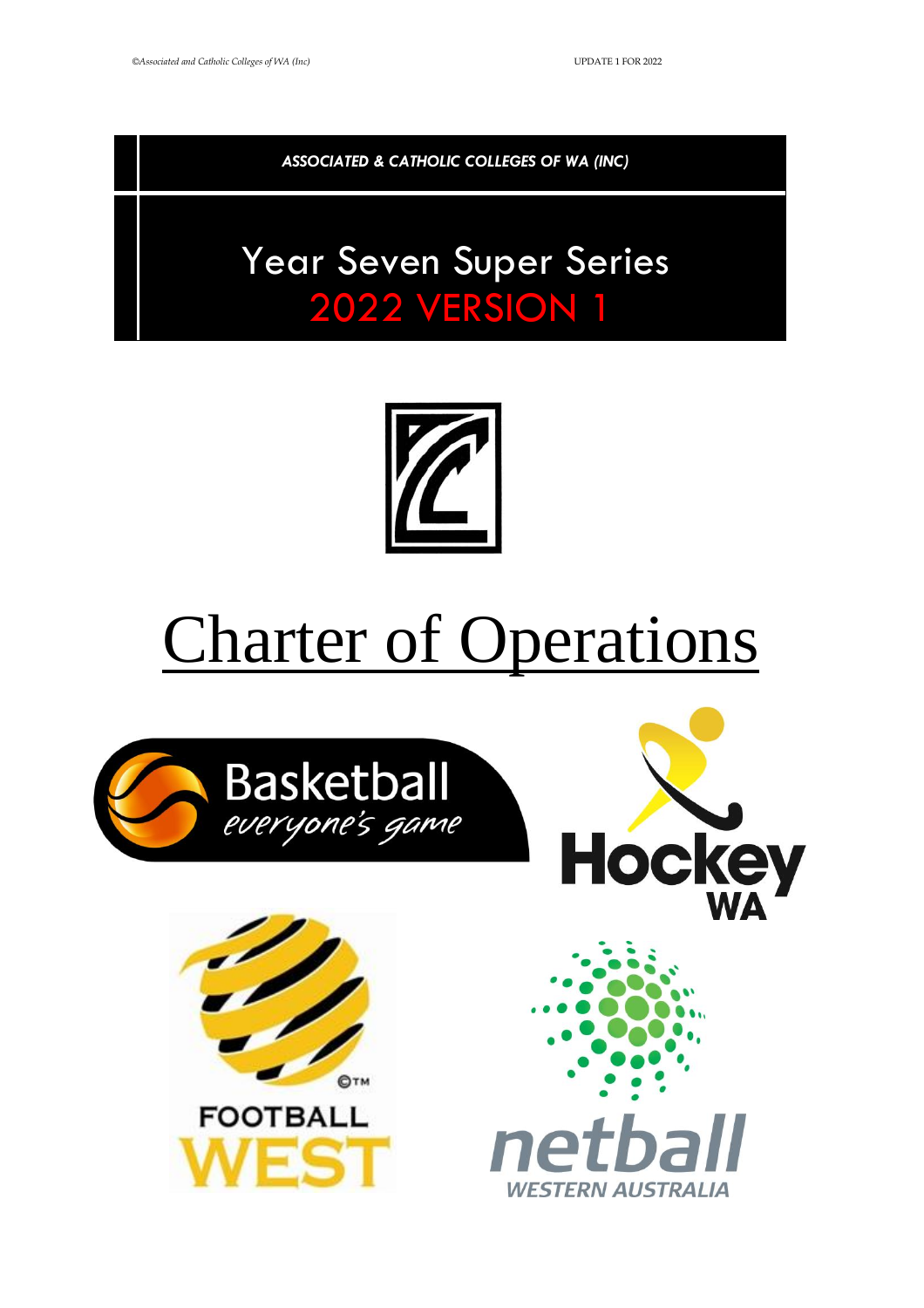#### **ASSOCIATED & CATHOLIC COLLEGES OF WESTERN AUSTRALIA AFL CARNIVALS**

#### **- INDEX -**

<span id="page-1-0"></span>

| <b>ITEM NUMBER</b> | <b>ITEM</b>                                                                                                                                                                                                                                                                                                                                                   | <b>PAGE</b>    |
|--------------------|---------------------------------------------------------------------------------------------------------------------------------------------------------------------------------------------------------------------------------------------------------------------------------------------------------------------------------------------------------------|----------------|
|                    | <b>AIMS</b>                                                                                                                                                                                                                                                                                                                                                   | 2              |
| 2.                 | <b>INVOLVEMENT</b>                                                                                                                                                                                                                                                                                                                                            | 2              |
| $\overline{3}$ .   | <b>HOURS OF PLAY</b>                                                                                                                                                                                                                                                                                                                                          | 3              |
| $\overline{4.}$    | <b>GENERAL CONDITIONS OF PARTICIPATION</b><br>4.1<br><b>DRESS</b><br>4.2<br><b>STAFFING</b><br>4.3 UMPIRES<br>4.4 POINTS<br>4.5<br><b>FORFEITS</b><br>4.6<br>PROTECTIVE EQUIPMENT<br>4.7 GENERAL EQUIPMENT<br>REPORTING OF RESULTS<br>4.8<br>4.9<br><b>VENUES</b><br>4.10<br><b>FINALS</b><br><b>INCLEMENT WEATHER</b><br>4.11<br>4.12 FIRST AID<br>4.13 FEES | $\overline{3}$ |
| 5.                 | <b>NOMINATIONS</b>                                                                                                                                                                                                                                                                                                                                            | 7              |
| 6.                 | <b>FIXTURES</b>                                                                                                                                                                                                                                                                                                                                               |                |
| 7.                 | <b>VENUE MAPS</b>                                                                                                                                                                                                                                                                                                                                             |                |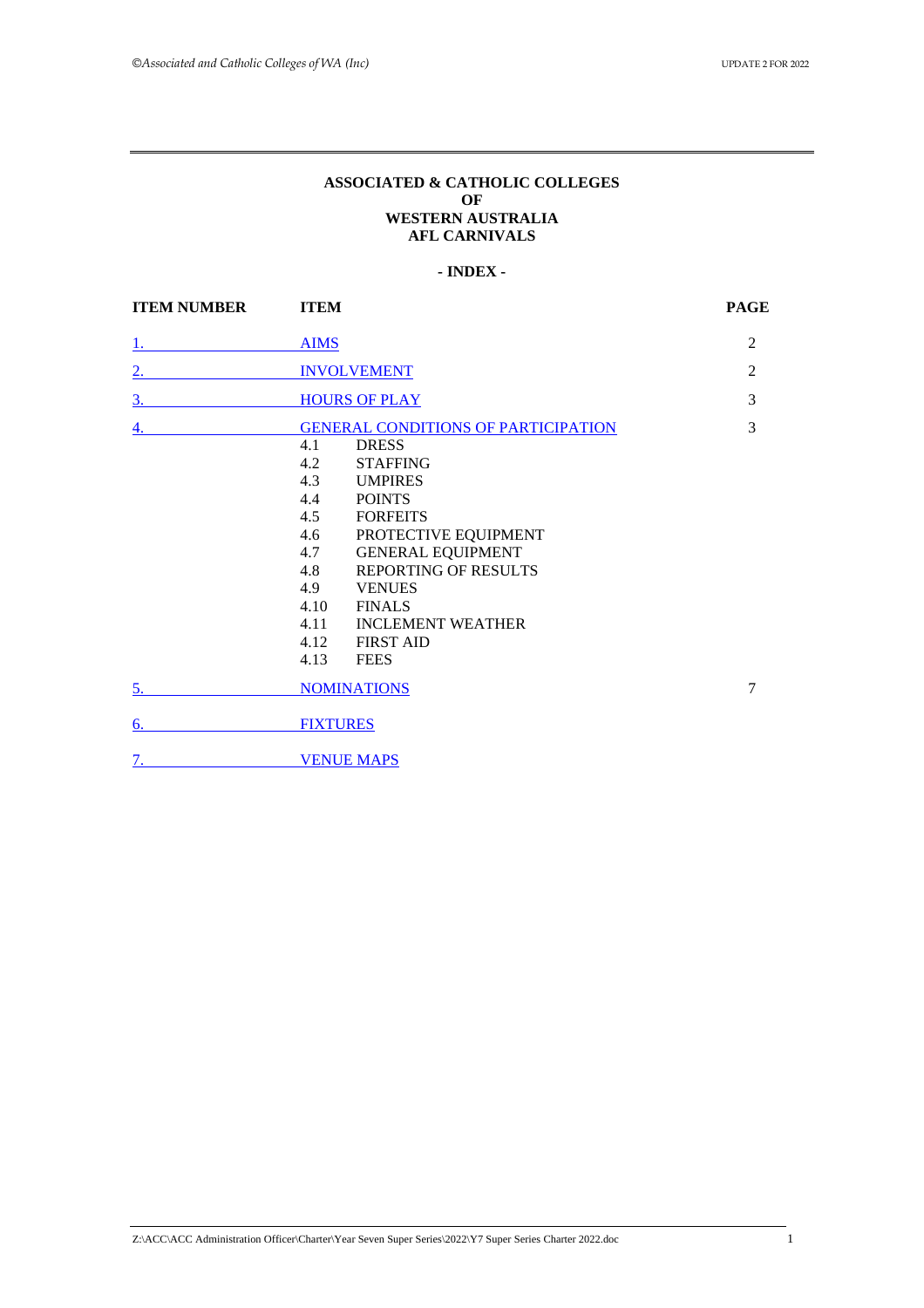#### **ASSOCIATED & CATHOLIC COLLEGES OF WESTERN AUSTRALIA**

#### **Year Seven Super Series**

#### <span id="page-2-0"></span>**1. [AIM](#page-1-0)**

The Year Seven Super Series is an initiative of the Associated & Catholic Colleges of Western Australia to give Year Seven students from ACC member schools further opportunities in competitive Interschool sport. The competition will be on **Monday 9 May 2022. (Year 7 Super Series Grandfinal Carnivals as required on Tuesday 24 May 2022)**

Each competition will be coordinated with support from the State Sporting Associations linked to each sport.

- Girls Netball **West Coast Fever Shield**; run in partnership with Netball WA
- Boys and Girls Basketball **ACC Schools Basketball Challenge**; run in partnership with Basketball WA
- Girls Soccer **Football West Sam Kerr Shield**; run in partnership with Football West
- Boys Soccer **Football West Stan Lazaridis Shield**; run in partnership with Football West
- Girls Hockey **Hockey WA Girls Shield**; run in partnership with Hockey WA
- Boys Hockey **Hockey WA Boys Shield**; run in partnership with Hockey WA

#### <span id="page-2-1"></span>**2. [INVOLVEMENT](#page-1-0)**

• Teams are to be made up of Year 7 students only. Under no circumstance can students from any other year group participate. It is not in the spirit of the competition to promote talented Year 6 students into the Year 7 teams.

#### **Maximum team player numbers:**

- West Coast Fever Shield a maximum of up to **12 players** per school team
- ACC Basketball WA Challenge a maximum of up to **12 players** per school team
- Stan Lazaridis and Sam Kerr Shield (Soccer) a maximum of up to **18 players** per school team
- Hockey WA Shield a maximum of up to **11 players** per school team

#### **2022 Venues (TBC – once team nominations are received)**

- Girls West Coast Fever Shield **Perth Netball Association & Gold Netball Centre**
- Girls ACC Basketball WA Challenge **Bendat Stadium + Potential 2 nd venue**
- Boys ACC Basketball WA Challenge **– Warwick Stadium + Potential 2 nd venue**
- Stan Lazaridis Shield (Boys Soccer) **Kingsway Sporting Complex / Pat Goodridge**
- Girls Sam Kerr Shield (Girls Soccer) **UWA Sports Park / Curtin University**
- Hockey WA Shield **Perth Hockey Stadium or UWA Sports Park**

The ACC are very fortunate to have each of the State Sporting Associations support with the overall running and operations of this competition.

- Netball WA will be providing participation certificates or West Coast Fever posters for all students who participate in the competition and the perpetual West Coast Fever Shield. Medals will be provided by the ACC.
- Basketball WA will be providing participation certificates for all students who participate in the competition and the perpetual Basketball WA Challenge Trophies. Medals will be provided by the ACC.
- Football West will be providing promotional material for students who participate in the competition and the perpetual Sam Kerr and Stan Lazaridis Shields. Medals will be provided by the ACC.
- Hockey WA will be providing promotional material for students with links to the Perth Thundersticks. Hockey WA will provide the perpetual Hockey WA Trophy to the winning boys and girls teams. Medals will be provided by the ACC.

*\*Each State Sporting Association will endeavour to have a representative presenter/player at this ACC event; however, this will be dependent upon player/management schedule.*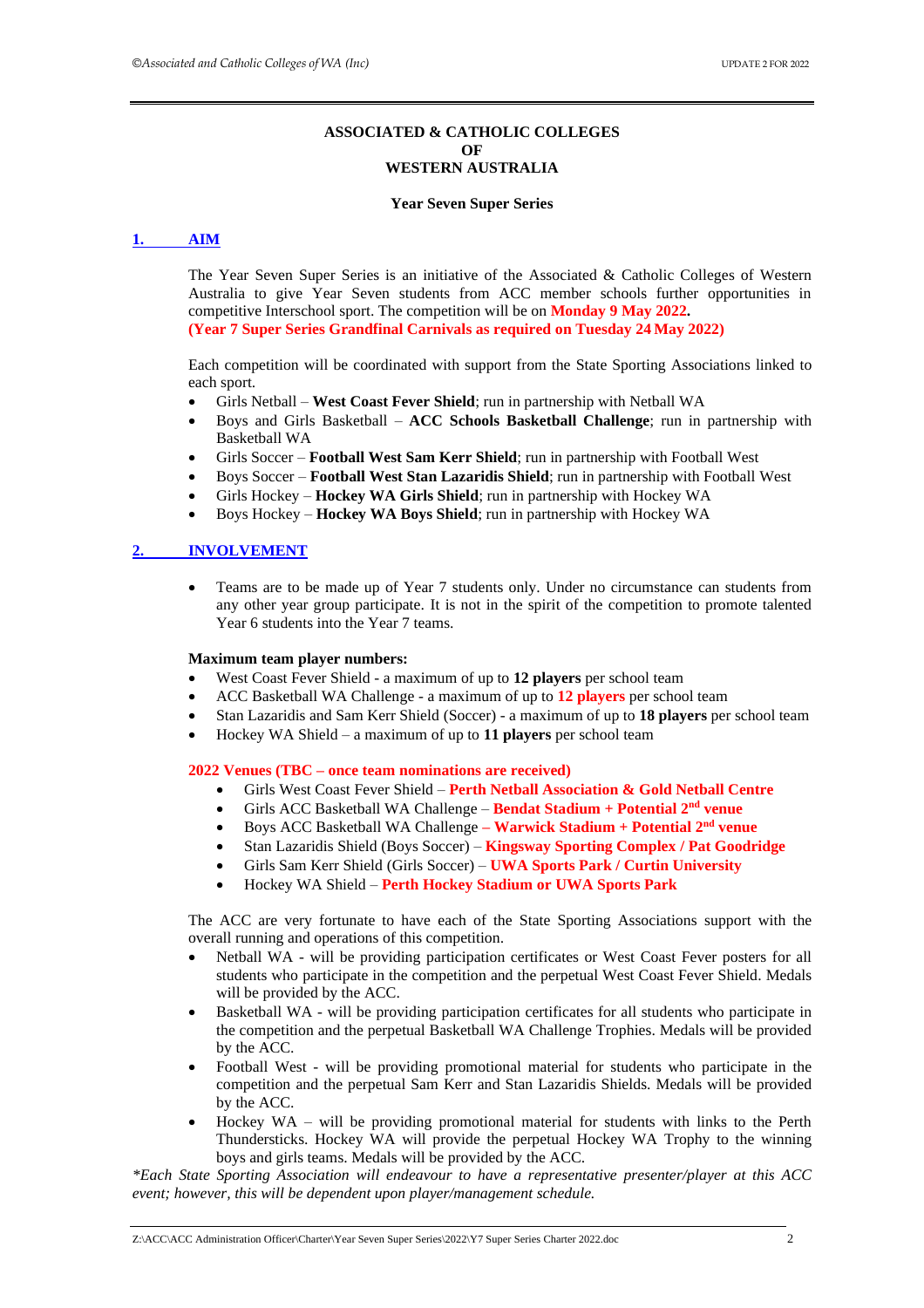#### <span id="page-3-0"></span>**3. [HOURS OF PLAY](#page-1-0)**

#### **(Hours of Play)**

#### **2022: (TBC – This is a guide only)**

#### *Football West Sam Kerr Shield*

9:00am Coach/Referee Briefing **(Field 1 or central location)** 9:30am-2:00pm Rounds 2:00pm-2:15pm Short Presentations

#### *Football West Stan Lazaridis Shield*

9:00am Coach/Referee Briefing **(Field 1 or central location)** 9:30am-2:00pm Rounds 2:00pm-2:15pm Presentations

#### **Gold Netball Centre (indoor courts) & Matthews Netball Centre (Outside courts)** *West Coast Fever Shield*

9:00am Coach/Umpire Briefing **(Grass area between indoor and outdoor courts)** 9:30am-2:00pm- Rounds & Finals 2:00pm – 2.15pm Presentations

#### **Bendat Basketball Centre & Warwick Basketball Stadium**

*ACC Basketball WA Challenge* 9:00am Coach/Teacher/Referee/Scorer Briefing: **Court 1 or Foyer Area** 9:30am-2:00pm Rounds 2:00pm – 2:15pm Short Presentations

#### **Perth Hockey Stadium**

#### *Hockey WA Girls and Boys Shield*

9:00am Coach/Umpire Briefing **(Perth Hockey Stadium Field 1 – in front of Grandstand)** 9:30am-2:00pm- Rounds & Finals 2:00pm – 2:15pm Presentations

- The spirit of the Super Series is that all schools must endeavor to arrive on time to ensure they attend briefing and so fixtures start directly on time. In some instances, this will require the schools to leave early to allow for travel time to the venue and adequate warm up. Games will generally be on central timing and for this reason; round start times will not be postponed or delayed.
- Sports Coordinators are expected to discuss these 'time issues' with their Principal and Deputy Principal well in advance of the day to ensure that the necessary transportation is in place.
- Briefing: An ACC staff member or Sport Controller will be at each venue and will hold a briefing for all schools prior to the first round of fixtures. It is expected that an adult representative or coach from each team is present for this briefing. **Basketball in particular also requires each team's scorer to be present for the briefing.**
- Warm Up: All teams should attempt to arrive at the venue and be in position for allocated (Round 1) ground or court at least 20-30 minutes prior to the start time to commence a sufficient warm-up.

#### <span id="page-3-1"></span>**4. [GENERAL CONDITIONS OF PARTICIPATION](#page-1-0)**

#### 4.1 **Dress**

All players MUST wear the official school sport uniform for each sport. All players should wear the same shorts/skirts, socks and singlets/shirts. Before each match, schools should contact each other to check if there could be clash of colour/style. Basketball and Soccer players must all wear numbered singlets/shirts. Netball players must wear positional bibs.

#### 4.2 **Staffing**

• Suitable teaching staff are assigned a coaching or managing task by the Principal in consultation with the Sports Coordinator in such a way that each team is accompanied by a teacher or a responsible adult acting on authorization from the Principal.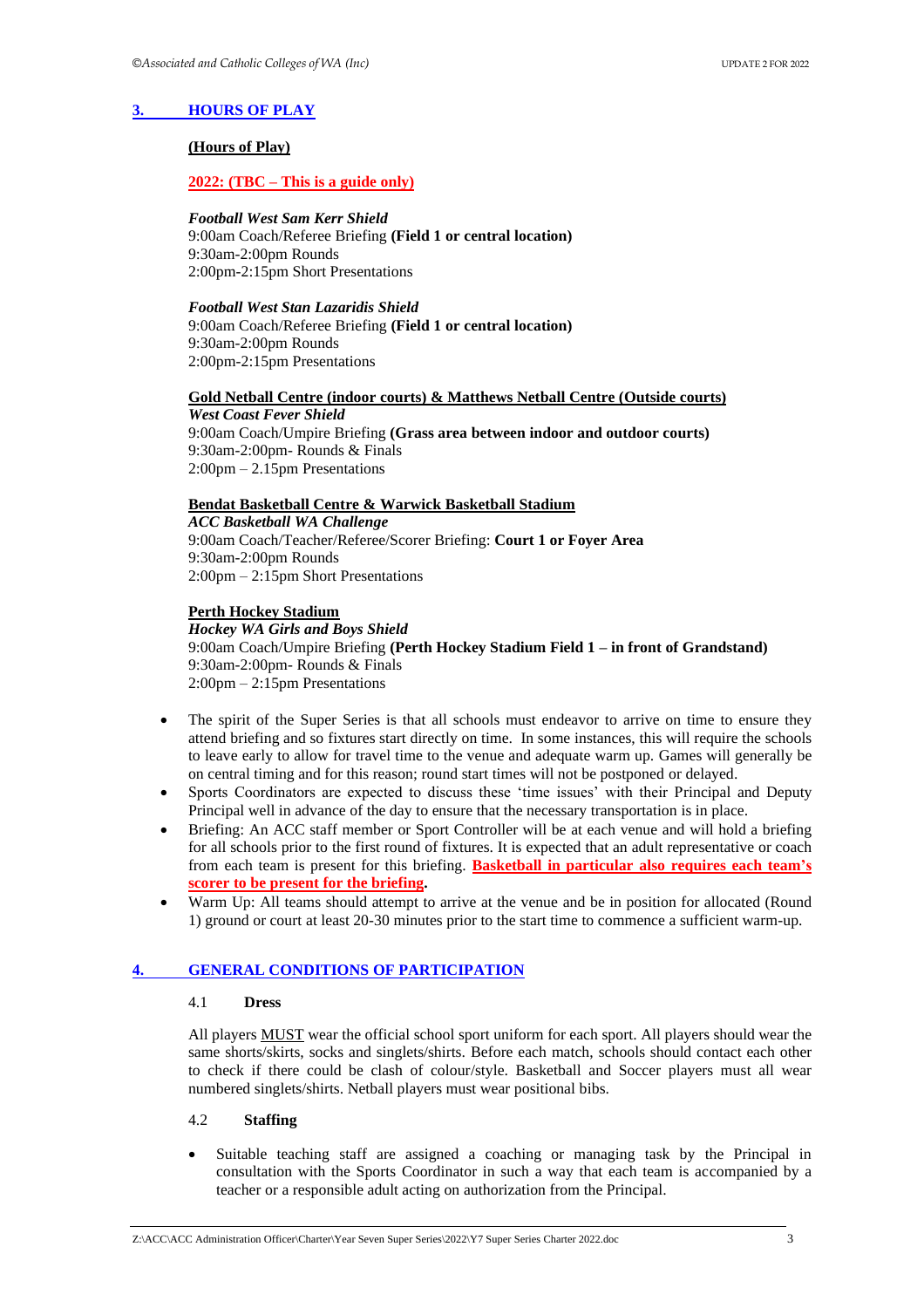• If necessary, qualified (in the estimate of the Principal and Sports Coordinator), parents or past students may be authorized by the Principal to coach/manage teams.

#### 4.3 **Umpires/Referees/Scorers – (TBC)**

#### • *West Coast Fever Shield:*

*Umpires:* The ACC will source all umpires prior to the carnival and teams will be invoiced for this after the competition. Each netball team will be invoiced for the cost of 1 x accredited "C Badge" netball umpire. Should the ACC be unable to secure the high volume of umpires then schools will be notified, and they will then need to provide an umpire to accompany the netball team (this may be a competent senior school student with netball experience).

*Scorer:* Each team to supply one competent scorer (this can be a senior school student). It should not be a non-playing player. Scorers should be present for the morning briefing with coaches and umpires. **The ACC may secure some SEDA students to assist with the scoring stations.** 

#### • *ACC Basketball Challenge:*

*Referees:* The ACC will source all referees prior to the carnival and teams will be invoiced for this after the competition. Each basketball team will be invoiced for the cost of 1 x accredited basketball referee. Should the ACC be unable to secure the high volume of referees then schools will be notified, and they will then need to provide a referee to accompany the basketball team (this may be a competent senior school student with basketball experience).

*Scorer:* Each school is required to also bring along a competent scorer (senior Year 10-12 student or adult). The Scorer should have some previous knowledge or experience with Stadium Scoring (electronic scoreboards). Scorers should be present for the morning briefing with coaches and referees.

#### • *Hockey WA Boys and Girls Shield:*

*Umpires:* Umpires will be sourced from Hockey WA for this event. Umpire costs will be shared amongst competing teams following the carnival (invoice). Teams do not need to provide a scorer for hockey with the umpires scoring each game.

#### • *Football West Sam Kerr Shield/Stan Lazaridis Shield:*

*Central Referees:* The ACC will source all central referees prior to the carnival and teams will be invoiced for this after the competition. Competing teams will share the cost of the central referees. Should the ACC be unable to secure the high volume of central referees across the venues then schools will be notified, and they will then need to provide a central referee to accompany the soccer team (this may be a competent senior school student with soccer experience).

*Sideline Referees:* Each team is to bring an assistant teacher or senior student who can perform as the lines referee for each fixture (this way each team provides one lines referee and both sidelines will be covered). Sideline referees should wear a vest and have a sideline flag. This should not be the coach. A reserve/substitute Year 7 student player cannot also perform this duty.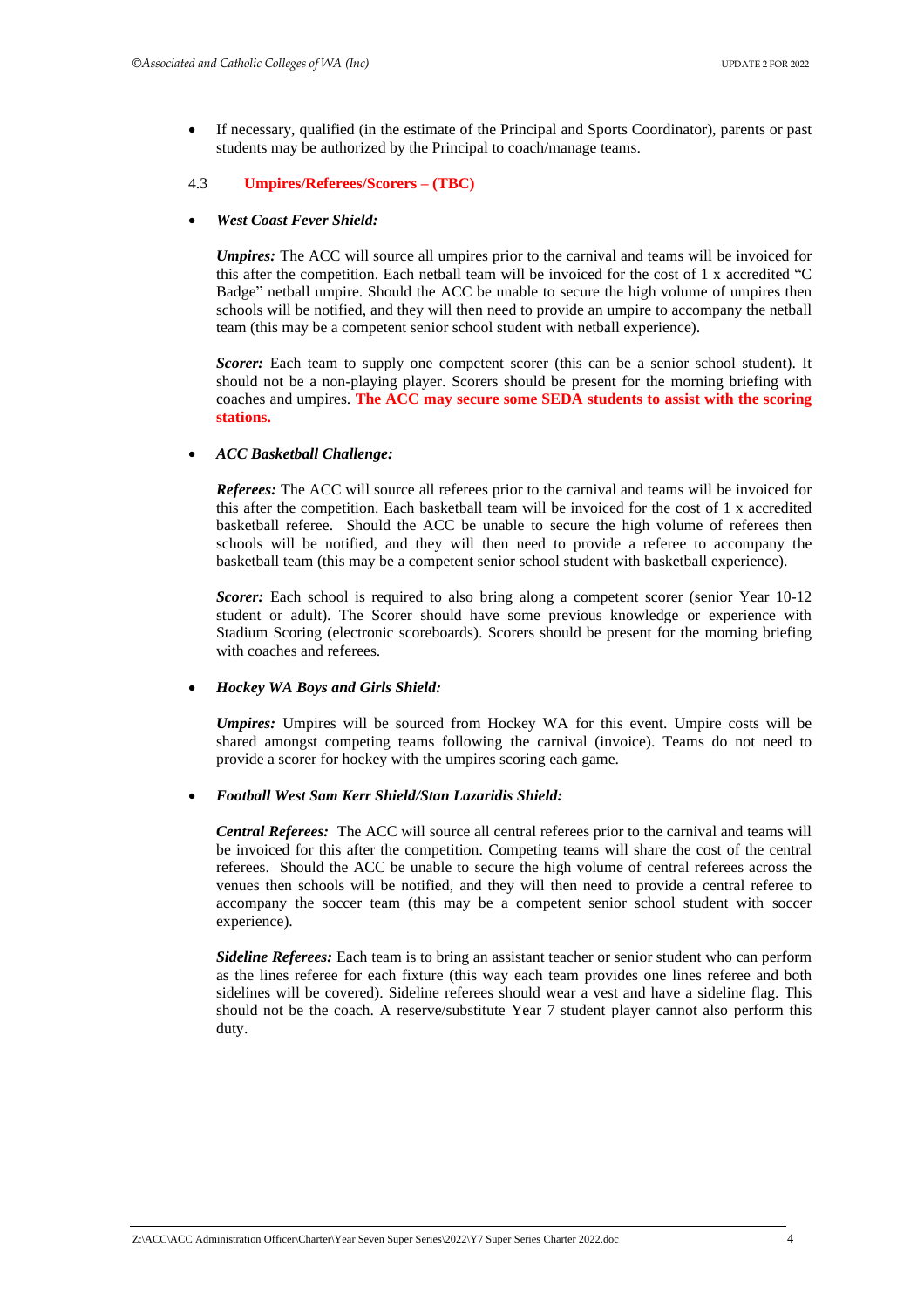4.4 **Points Stan Lazaridis and Sam Kerr Shield**  WIN - 3 Points LOSS - 0 Points DRAW - 1 Point per team  **West Coast Fever Shield** *(no draws)* WIN - 3 Points LOSS - 0 Points  **ACC Schools Basketball Challenge** *(no draws)* WIN - 3 Points LOSS - 0 Points  **Hockey WA Boys and Girls Shield**  WIN - 3 Points LOSS - 0 Points

DRAW - 1 Point per team

In all competitions, teams with equal points on the final competition ladders will be separated firstly by the superior goal/point, for & against differential. If the differential is equal the next tiebreaker to determine ladder will be the HEAD TO HEAD result played between the two teams. The final tiebreaker to determine ladder will be the HIGHEST SCORING TEAM (offensive) across the full carnival (points/goals for).

#### 4.5 **Forfeits**

If a forfeit occurs due to a team arriving late, then the forfeit must be 'called' before the start of play. Early communication is essential to alleviate problems arising from forthcoming forfeits.

To assist with the separation of teams with equal points on the competition ladders, the team winning a forfeit, will be awarded the following points.

Where a "mutual" forfeit has occurred, both teams will receive "draw" points (i.e. 1 point each), and the average point score of all teams throughout the day.

Forfeit scores will be as follows:

- **West Coast Fever Shield –** winning team awarded 3 points (a goal score of 25 0). The losing team awarded 0 points (a goal score of  $0 - 25$ ).
- **Hockey WA Boys and Girls Shields** winning team awarded 3 points (a goal score of 5- 0). The losing team awarded 0 points (a goal score of 0-5).
- **Stan Lazaridis and Sam Kerr Shield** winning team awarded 3 points (a goal score of 4-0). The losing team awarded 0 points (a goal score of 0-4)
- **ACC Schools Basketball Challenge** winning team awarded 3 points (a point score of 25  $-$  0). The losing team awarded 0 points (a point score of  $0 - 25$ )

**See the attachment 'ACC Basketball Challenge Game - Rules' for further information.** 

#### 4.6 **Protective Equipment**

• Basketball – Mouth guards are strongly recommended by Basketball WA and the ACC for all players involved in the Basketball competition. Schools allowing players to play without mouth guards must take full responsibility for any injuries incurred.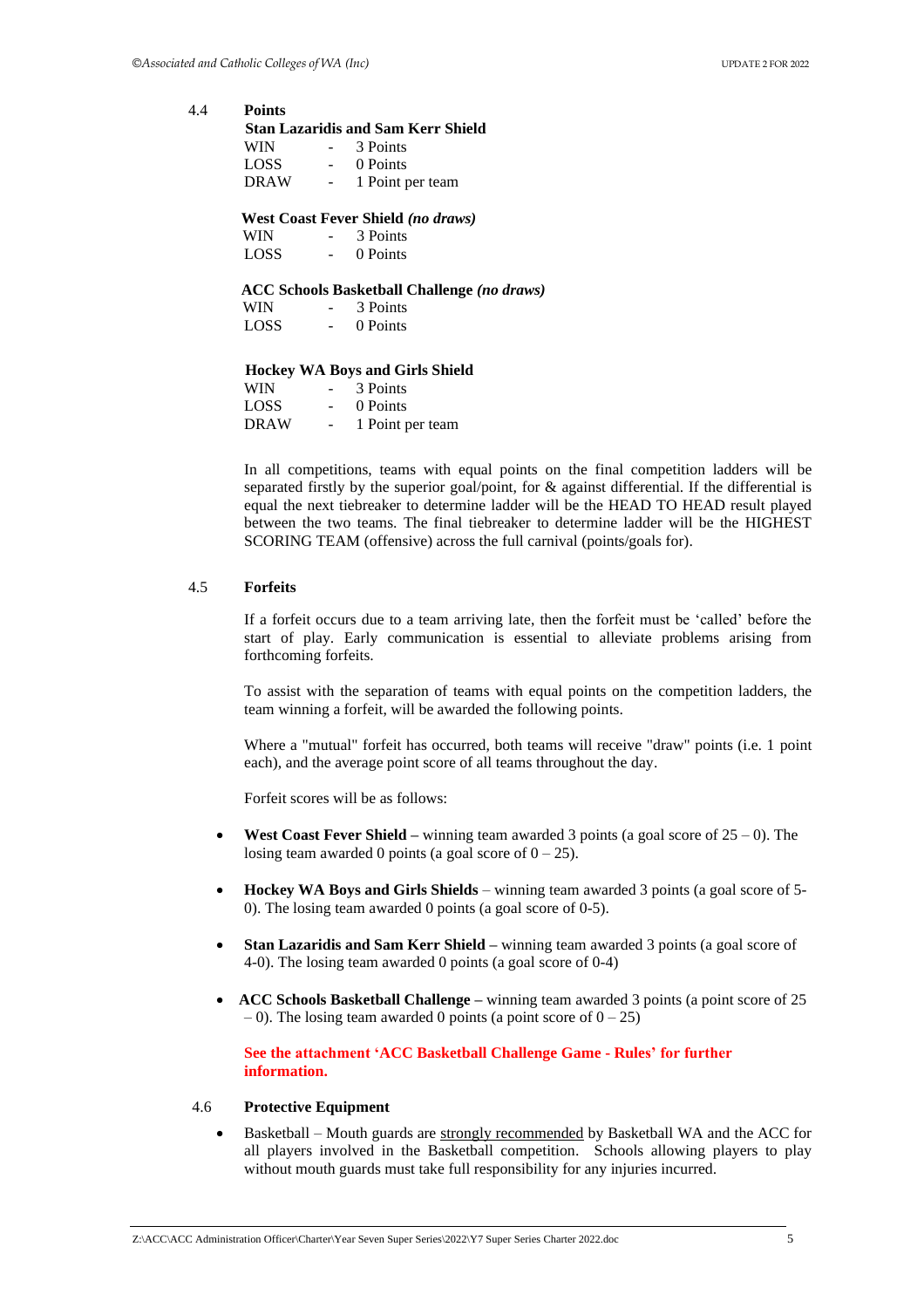- Soccer Shin guards are strongly recommended by Football West and the ACC for all players involved in the Soccer competitions. Schools allowing players to play without shin guards must take full responsibility for any inquires incurred.
- Hockey Shin guards are compulsory by Hockey WA and the ACC and mouth guards are strongly recommended by Hockey WA and the ACC. Schools allowing players to play without a mouth guard must take full responsibility for any injuries incurred.

#### 4.7 **General Equipment – including ball size**

All schools are required to provide their own warm up and game ball equipment

- Netball Size 5 netballs, netball bibs including an extra clash set (bibs), school first aid kit
- Basketball Size 6 basketballs (boys), Size 5 basketballs (Girls), school first aid kit, basketball numbered uniforms, clash uniform (numbered bibs)
- Soccer Size 5 soccer balls, shin pads, lines referee flags, school first aid kit, clash uniform (bibs)
- Hockey teams should provide their own hockey sticks, quality hockey balls, school first aid kit and clash uniform (bibs).

#### **4.8 Reporting of Results**

#### • **Netball, Soccer and Hockey**

Score cards: Complete a scorecard for each match. Cards are to be signed by the umpires after the game. Scorecards are to be submitted to the ACC staff member/Carnival Manager at the carnival where results will be collated, and final placings determined. For Netball matches, scorers are to record goals scored and center passes. All scorecards will be supplied by the ACC.

#### • **Basketball**

The competition will use the stadium electronic scoring and paper scorecards. Paper scorecards are to be submitted to the ACC staff member/Carnival Manager at the carnival where the results will be collated, and final placings determined. All scorecards will be supplied by the ACC.

Each team is to nominate one competent person on the score bench for each game. This can be a teacher, parent, or competent senior student (Physical Education Studies or VET student recommended). It is also highly recommended that the person assisting have knowledge of basic stadium scoring.

#### 4.9 **Venues**

It is the responsibility of all schools to leave the venues in clean condition. All rubbish should be placed in the bins provided and schools must be responsible for their own rubbish throughout the day (please bring team rubbish bags). The ACC will make all venue bookings.

#### 4.10 **Grand Final Games and Presentations**

The Grand final game in each series shall be played after all the rounds of play have been completed. All schools are encouraged to stay at the venue to watch the grand final and be present for the short presentations. This has been planned into the competition schedule to enable schools to stay if possible and watch final playoff games or Grand Finals.

#### *A separate Grand Final Carnival will be used in 2022 (where multiple pools exist)*

If the Grand Final game within a pool or sport finishes and scores are level, extra time will then be played as per below.

#### • **Grand Final Football West Sam Kerr and Stan Lazaridis Shield (soccer)**

- If scores are level after full time, schools will have a penalty shootout moving directly into sudden death penalties (not 5/5)

#### Penalty Shootout procedure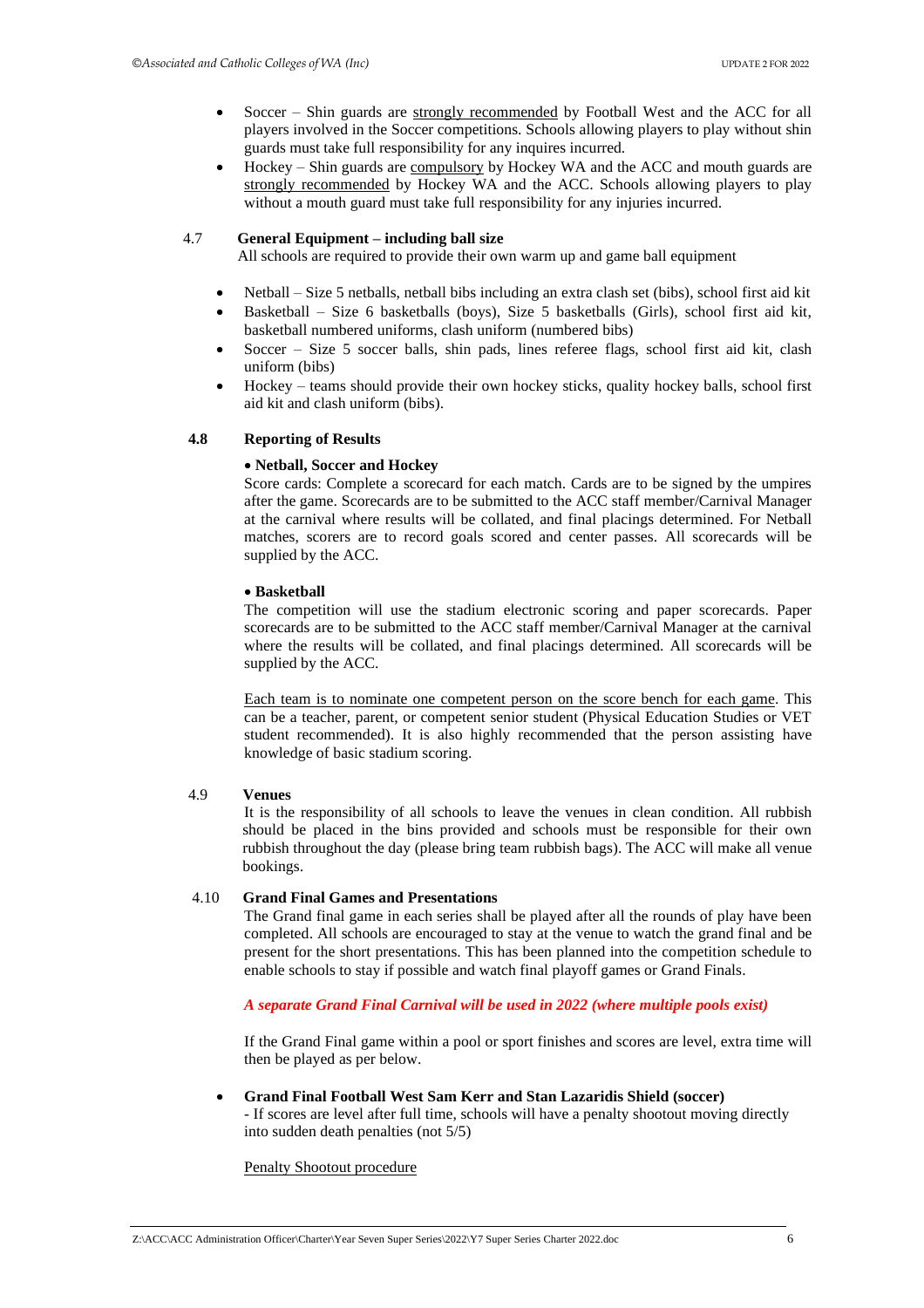-Before kicks from the penalty mark start the referee tosses a coin to decide the goal at which the kicks will be taken. It may only be changed for safety reasons.

- The referee tosses a coin and the team that wins the toss decides whether to take the first kick or second kick.

- Only eligible players within the 11 players on field are able to take the kick and all players must remain in the centre circle, except the goal keeper or the kicker. They must remain outside the penalty area, on the goal line where it meets the penalty area boundary line.

- Both teams alternate kick for kick until one team breaks the deadlock

- Each kick is taken by a different player and all eligible players must take a kick before any player can take a second kick.

#### • **Grand Final West Coast Fever Shield (netball)**

- There shall be a one (1) minute interval at the end of full time.

- Teams shall change ends and extra time shall consist of 5 minutes. The team entitled to the next centre pass takes the centre pass.

- In the event of a tie remaining at the end of the 5 minutes extra time, a visual signal shall be given by the umpire to indicate that play shall continue until one team has a two (2) goal advantage. The game does not stop as the time becomes irrelevant.

- In the event of a draw, continue to use the same scorecard.

#### • **Grand Final ACC Schools Basketball WA Challenge (basketball)**

- Extra time of 5 minutes with no timeouts.

- If scores are still level after the 5 minutes extra time, the game continues until the next basketball point (golden point) is scored. This can be a free throw that breaks the deadlock.

#### • **Grand Final Hockey WA Boys & Girls Shields (hockey)**

- Extra time of 5 minutes with golden goal rule implemented (first goal wins).

- If scores are still level after extra time, the game will be decided by the following measures in order:

1. Highest team on the ladder after round robin fixtures (goals for v against differential)

2. Most goals scored through the carnival (highest goals for - offensive team)

**AWARD**S: Each player from the winning school will receive a medallion. A perpetual shield/trophy will also be awarded to the winning school, which they can keep for the 12 months following the competition. *It is the school's responsibility to get the shield/trophy engraved and return it to the ACC Office before the commencement of the next year's competition.* 

#### 4.11 **Inclement Weather**

Matches/carnivals will only be cancelled in cases of extreme weather that pose a risk to player safety. Rain is not considered extreme weather. The ACC will contact schools/sport coordinator by 7.00am via SMS if there is a severe weather forecast and the carnival will be cancelled. If the ACC issues no SMS alert then schools should report to the venue and prepare to play.

#### 4.12 **First Aid**

A sports trainer/first aid officer will be located at all venues to assist with injury management. It is the schools duty of care and responsibility to have their own first aid kit, including ice, to deal with minor injuries and contingency plans in place in case of serious injury.

#### 4.13 **Fees**

**The nomination fee in 2022 is \$97.00 per team nominated**. The ACC will invoice schools for the nomination fee. Any additional fees incurred will be on-charged to the schools as a shared cost post carnival (including umpire and referee shared costs)

#### 4.14 **Rules of play**

- **Football West Sam Kerr and Stan Lazaridis Shield**
	- General rules are in accordance with the FIFA Law of the Game 2020/2021

Minimum Standard 100 x 64m Playing Fields. Can be reduced to 90m in length. Modifications to the Law of the game:

Substitutions are not bound by the condition in Law 3 of the Laws of the Game forbidding further participation in the fixture. All substitutes in the ACC competitions are able to be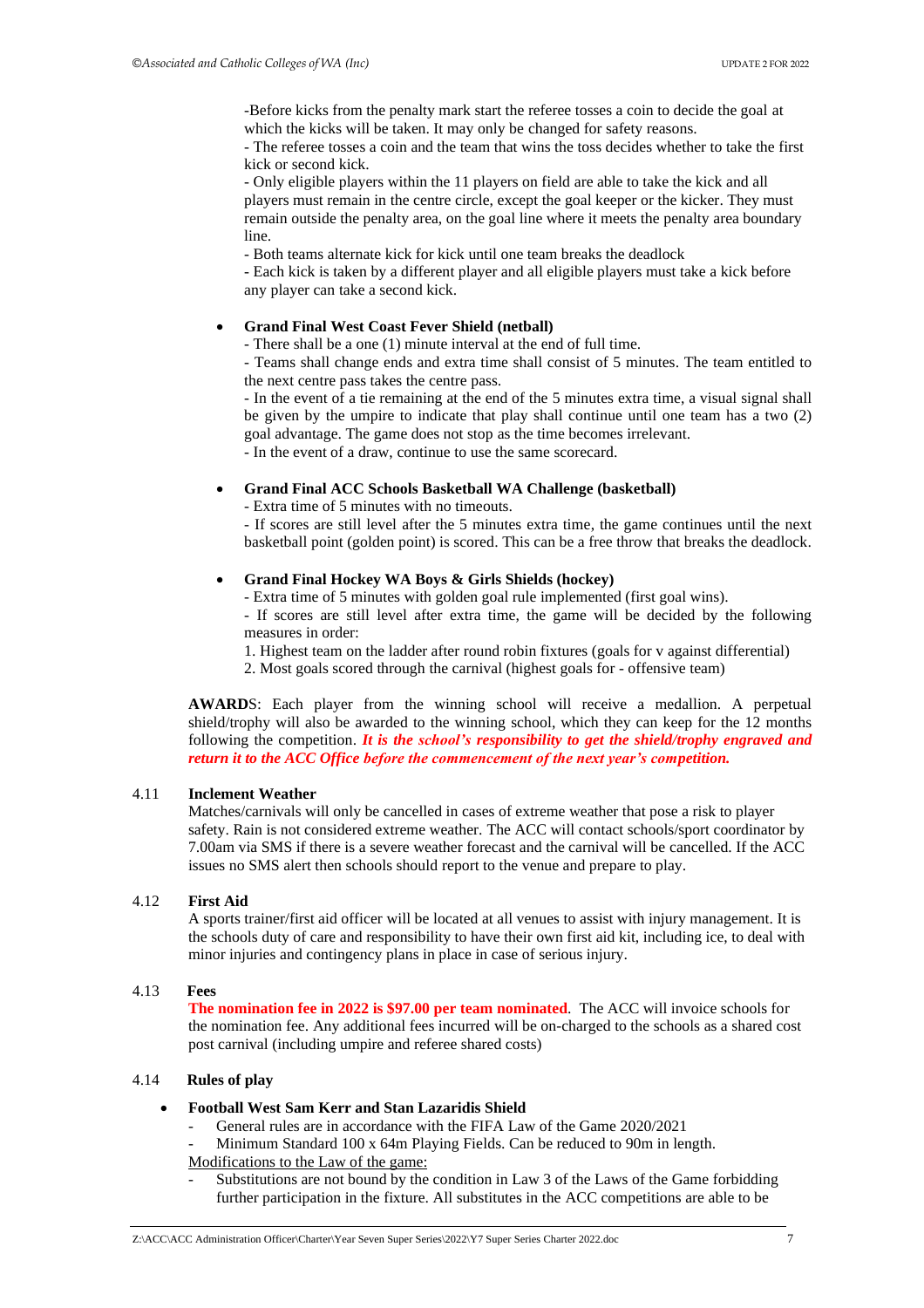substituted on and off the field of play on multiple occasions. All such substitutions must take place at the half way line.

#### • **West Coast Fever Shield**

- Rules are in accordance with the Australian Netball Association. Click on the following link to view the rules.

<https://netball.com.au/rules-netball>

#### • **Hockey WA Boys and Girls Shield**

- General rules of Field Hockey according to the FIH General rules of Field Hockey according to the FIH<http://fih.ch/media/13164482/fih-rules-of-hockey-2020-final.pdf>

The following adaptations will be made for the ACC Year 7 Super Series.

- Games will be played on a half field hockey pitch  $-$  55m long x 45.7m wide
- There will be 7 field players per team with no designated goalkeeper.
- When an infringement occurs, a free hit will be given to the opposition. All players must be 4 meters from the ball.
- Attacking free hits awarded within the attacking quarter are taken on the quarter-line at the nearest point to the offence.
- There will be no 'Short Corners', all infringements within the attacking quarter will be taken at the quarter-line.
- Defensive free hits awarded within the defending quarter are taken from where the offence occurs.
- Umpires will let the game 'play to advantage' as much as possible to ensure a free-flowing game.

#### • **ACC Schools Basketball WA Challenge**

- All Rules and modifications are in accordance with the guidelines stipulated by the ACC and Basketball WA in the document **'ACC Basketball Challenge Game Rules 2022.**' Click on the following link to the ACC web page to view this document.
- <span id="page-8-0"></span>- <http://www.accsport.asn.au/carnivals/year-7-super-series/charter>

#### **[5.0 NOMINATIONS](#page-1-0)**

To nominate a team in the Hockey WA Shield, West Coast Fever Shield, ACC Basketball WA Challenge, Sam Kerr Shield or the Stan Lazaridis Shield please complete the on-line nomination form on the ACC web site by the **5 April 2022**. When you have completed the form print a copy for your records and then press the submit button to send your nomination to the ACC.

Once the form is submitted, you should see a confirmation page appear on the web site. If you do not see a confirmation message then please contact the ACC office to verify that your nomination was received. The ACC office will contact all schools that nominate closer to the event with more details on the carnivals. Click on the link to go straight the nomination page on the ACC website: <http://www.accsport.asn.au/carnivals/year-7-super-series/nominations>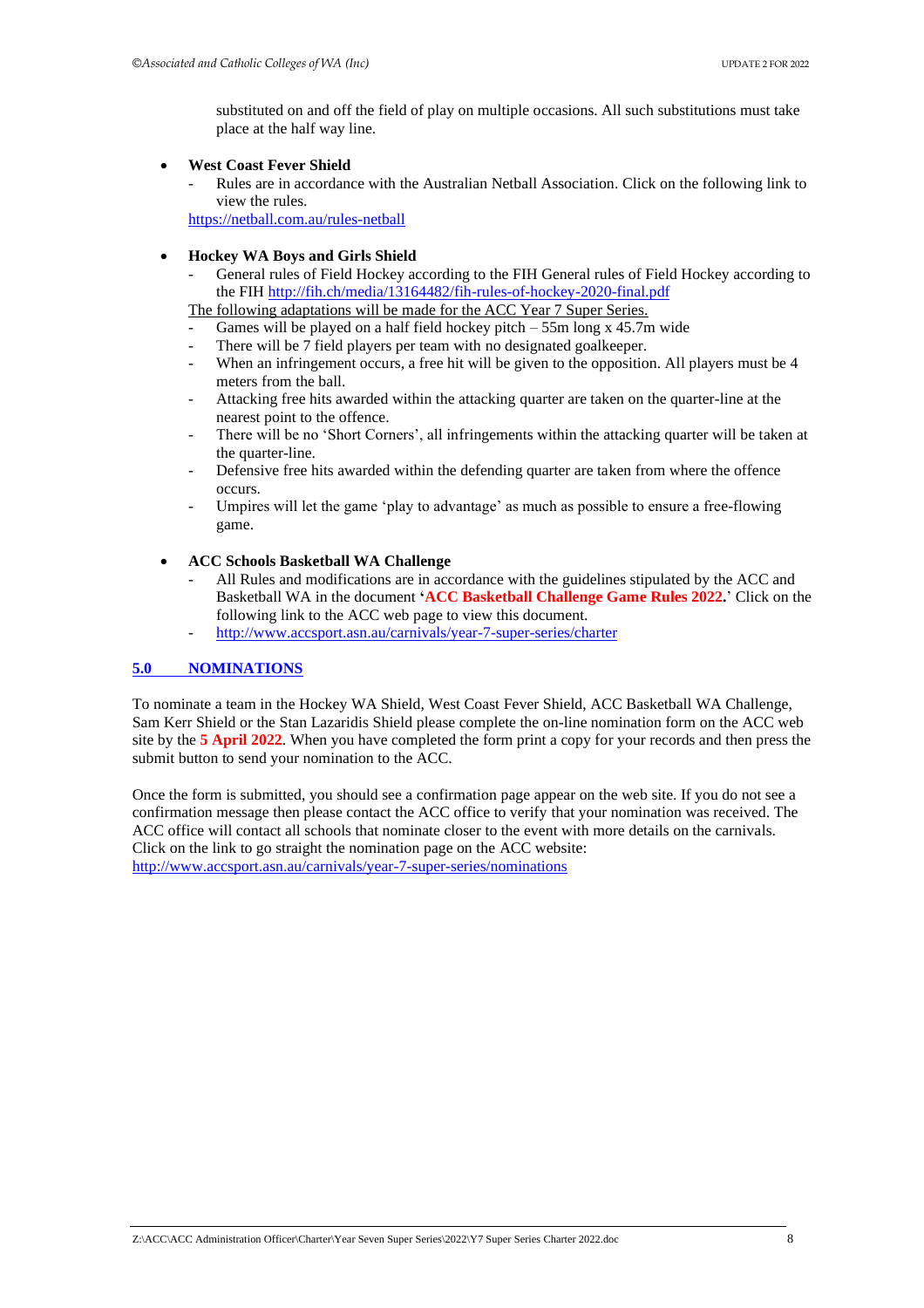# **[FIXTURES](#page-1-0)**

### *For Current fixtures please refer to the ACC website*

#### <span id="page-9-0"></span>*West Coast Fever Fixtures*

- <http://www.accsport.asn.au/carnivals/year-7-super-series/fixtures>

#### *Hockey WA Shield Fixtures (Boys and Girls)*

- <http://www.accsport.asn.au/carnivals/year-7-super-series/fixtures>

#### *Football West Sam Kerr Shield Fixtures (Girls)*

- <http://www.accsport.asn.au/carnivals/year-7-super-series/fixtures>

#### *Football West Stan Lazaridis Shield Fixtures (Boys)*

- <http://www.accsport.asn.au/carnivals/year-7-super-series/fixtures>

#### *ACC Basketball WA Challenge Fixtures (Boys and Girls)*

- <http://www.accsport.asn.au/carnivals/year-7-super-series/fixtures>

#### **ACC Schools Basketball WA Challenge- Rules and Guidelines (updated)**

<http://www.accsport.asn.au/carnivals/year-7-super-series/charter>

# **[VENUE MAPS](#page-9-2)**

Map of Bendat Basketball Stadium

- <http://www.accsport.asn.au/carnivals/year-7-super-series/charter> Map of Warwick Basketball Stadium

- <http://www.accsport.asn.au/carnivals/year-7-super-series/charter> Map of Curtin University Soccer Fields

- <http://www.accsport.asn.au/carnivals/year-7-super-series/charter> Map of Perth Hockey Stadium – Curtin University

<span id="page-9-2"></span>- <http://www.accsport.asn.au/carnivals/year-7-super-series/charter> Map of Gold Netball Centre and Perth Netball Association

<span id="page-9-1"></span>- <http://www.accsport.asn.au/carnivals/year-7-super-series/charter>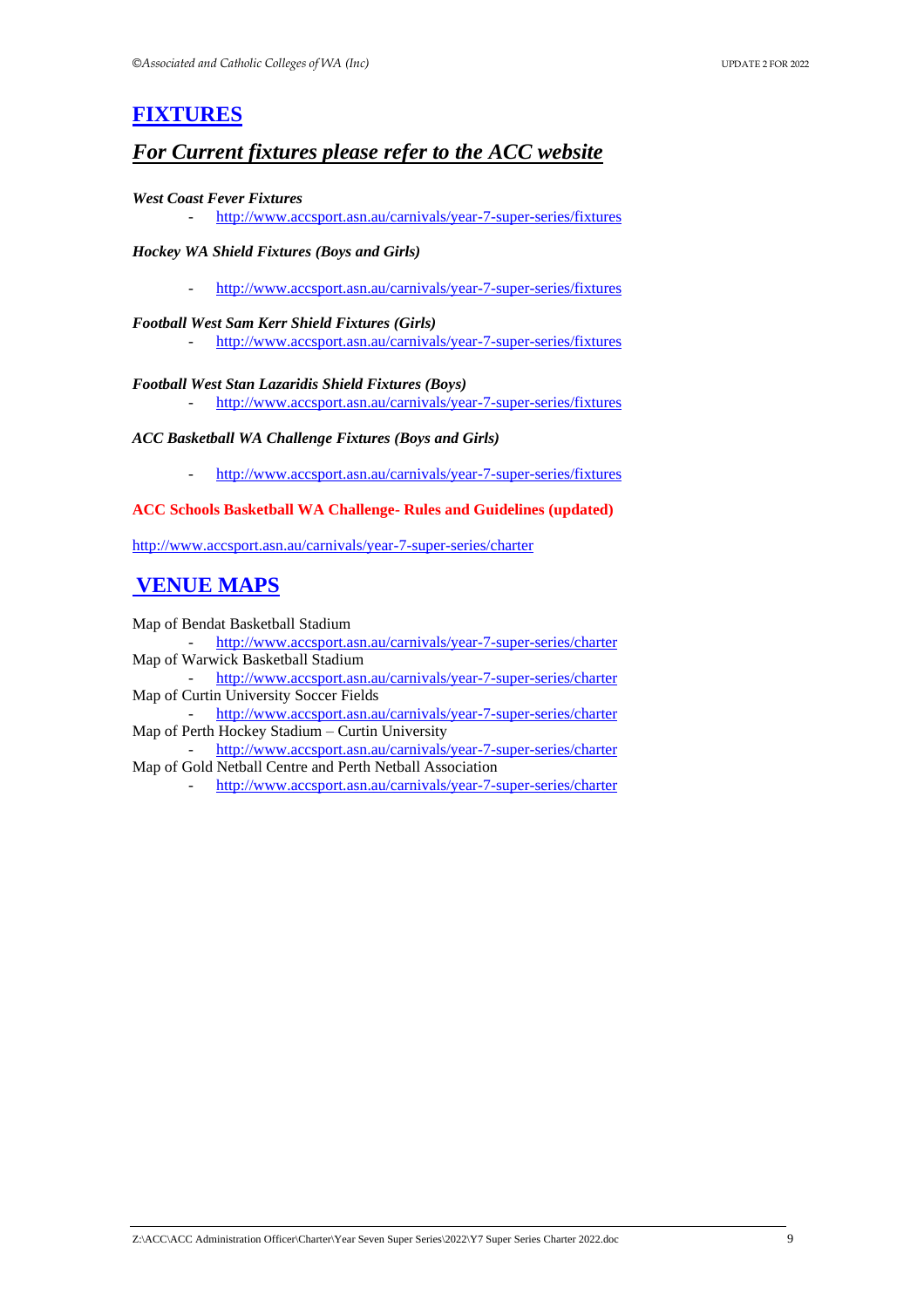#### **[Appendix 5](#page-9-2)**

*ACC Code of Behaviour* 

#### **Coaches Code of Behaviour**

- Respect the rights, dignity and worth of every young person regardless of their gender, age, ability, cultural background or religion.
- Remember that young people participate for pleasure and winning is only part of the fun.
- Never ridicule or yell at a young player for making a mistake or not winning.
- Be reasonable in your demands on players' time, energy and enthusiasm.
- Operate within the rules, spirit of your sport, and teach your players to do the same.
- Ensure that the time players spend with you is a positive experience. All young people are deserving of equal attention and opportunities.
- Avoid overplaying the talented players; the just average need and deserve equal time.
- Ensure that equipment and facilities meet safety standards and are appropriate to the age and ability of all players.
- Display control, respect and professionalism to all involved with the sport. This includes opponents, coaches, officials, administrators, the media, parents and spectators. Encourage your players to do the same.
- Show concern and caution toward sick and injured players. Follow the advice of a physician when determining whether an injured player is ready to recommence training or competition.
- Obtain appropriate qualifications and keep up to date with the latest coaching practices and the principles of growth and development of young people.
- Any physical contact with a young person should be appropriate to the situation and necessary for the player's skill development.

#### **Teachers Code of Behaviour**

- Respect the rights, dignity and worth of every young person regardless of their gender, age, ability, cultural background or religion.
- Encourage young people to develop basic skills in a variety of sports and discourage overspecialisation in one event, sport or playing position.
- Create opportunities to teach appropriate sports behaviour as well as basic skills.
- Give priority to free play activities, skill learning and modified sports over highly structured competition for primary school children.
- Prepare young people for intra and inter school competition by teaching them basic sport skills.
- Make young people aware of the positive benefits of participation in sporting activities.
- Keep up to date with coaching practices and the principles of physical growth and development. Read and use the latest coaching and teaching resources for junior sport.
- Help young people understand the differences between the junior competition they participate in and professional sport.
- Help young people understand that playing by the rules is their responsibility.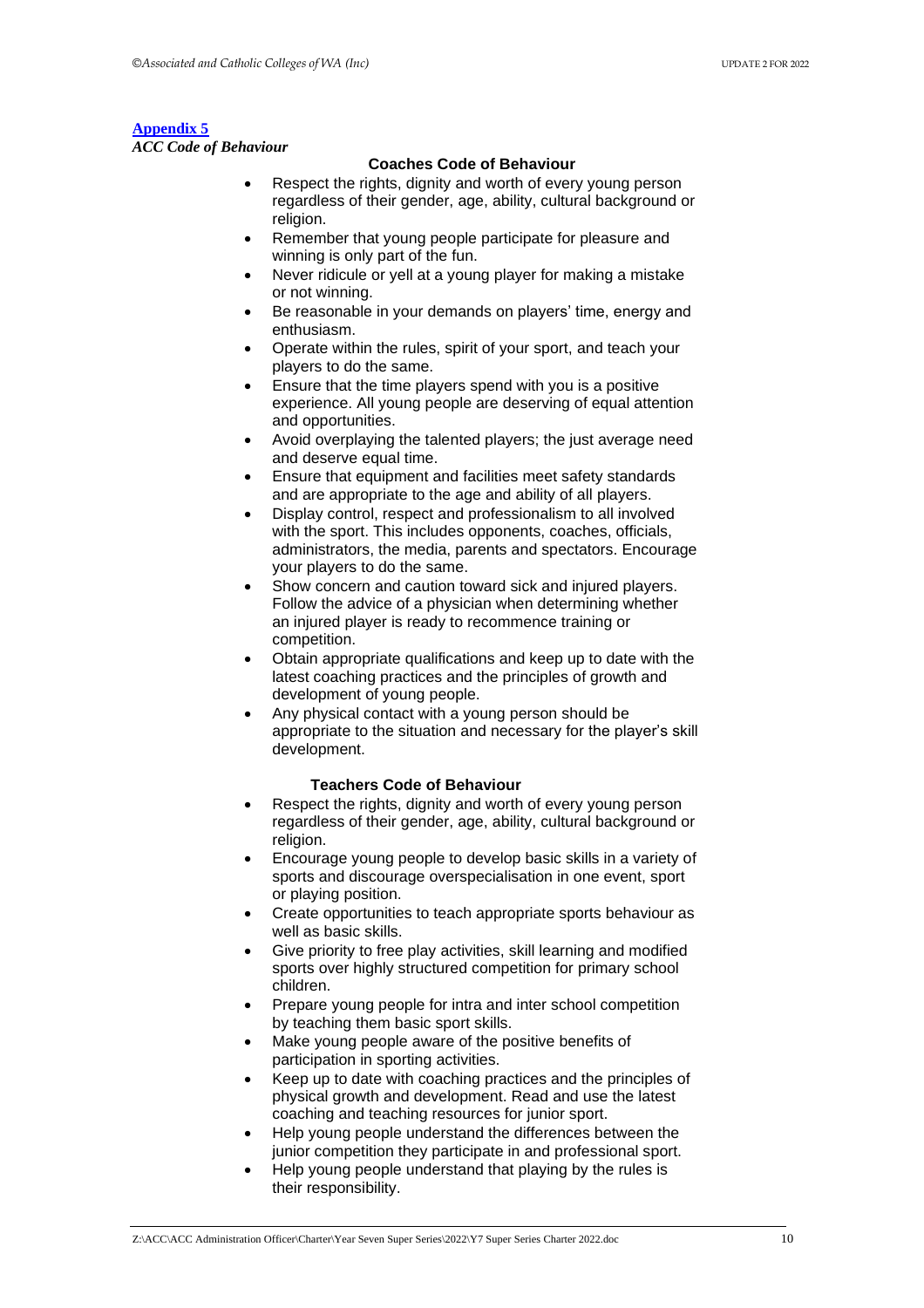• Give all young people equal opportunities to participate in administration, coaching and refereeing as well as playing.

#### **Administrators Code of Behaviour**

- Respect the rights, dignity and worth of every young person regardless of their gender, age, ability, cultural background or religion.
- Involve young people in planning, leadership, evaluation and decision making related to the activity.
- Give all young people equal opportunities to participate.
- Create pathways for young people to participate in sport not just as a player but as a coach, referee, administrator etc.
- Ensure that rules, equipment, length of games and training schedules are modified to suit the age, ability and maturity level of young players.
- Provide quality supervision and instruction for junior players.
- Remember that young people participate for their enjoyment and benefit. Do not overemphasis awards.
- Help coaches and officials highlight appropriate behaviour and skill development, and help improve the standards of coaching and officiating.
- Ensure that everyone involved in junior sport emphasizes fair play, and not winning at all costs.
- Give a code of behaviour sheet to spectators, officials, parents, coaches, players and the media, and encourage them to follow it.
- Remember, you set an example. Your behaviour and comments should be positive and supportive.
- Make it clear that abusing young people in any way is unacceptable and will result in disciplinary action.

#### **Officials Code of Behaviour**

- Give all young people a 'fair go' regardless of their gender, age, ability, cultural background or religion.
- Modify rules and regulations to match the skill levels and needs of young people.
- Compliment and encourage all participants.
- Be consistent, objective and courteous when making decisions.
- Condemn unsporting behaviour and promote respect for all opponents.
- Emphasis the spirit of the game rather than the errors.
- Encourage and promote rule changes, which will make participation more enjoyable.
- Be a good sport yourself. Actions speak louder than words.
- Keep up to date with the latest trends in officiating and the principles of growth and development of young people.
- Remember, you set an example. Your behaviour and comments should be positive and supportive.
- Place the safety and welfare of the participants above all else.